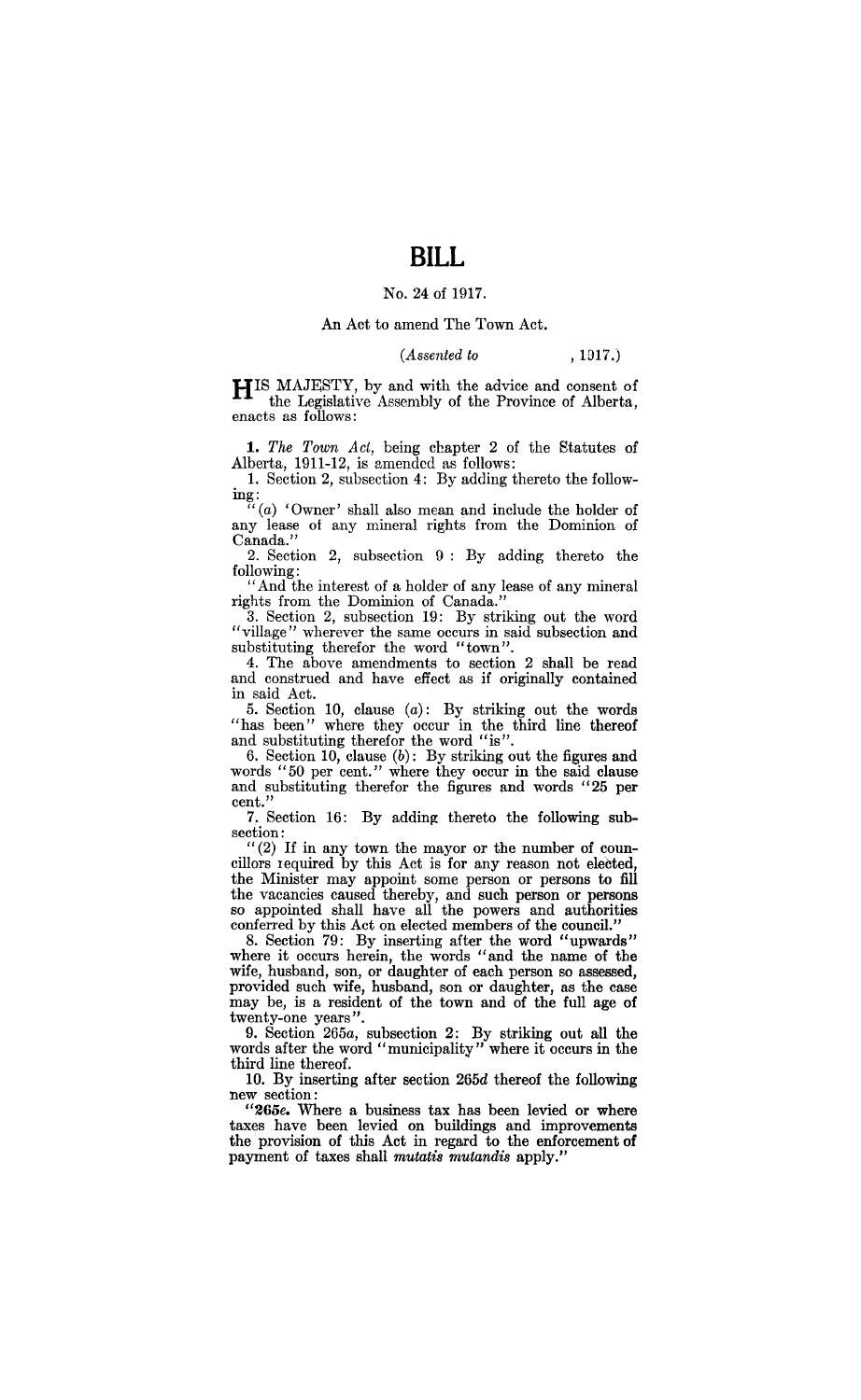11. Section 268: By substituting the word "March" for the word "August" in the first line thereof.

12. Section 269: By substituting the word "March" for the word "May" in the second line thereof.

13. Section 283: By substituting the word "May" for the word "July" where it appears in said section.

14. Section 290: By substituting the word "May" for the word" July" where it appears in said section.

15. Section 293: By substituting the word "June" for the word "August" where it appears in clause 7 thereof.

16. Section 294: By substituting the word "May" for the word "July" where it appears in clause (b) of subsection 4 thereof.

17. Section 1 of the Statutes of 1915, chapter 16, is hereby repealed.